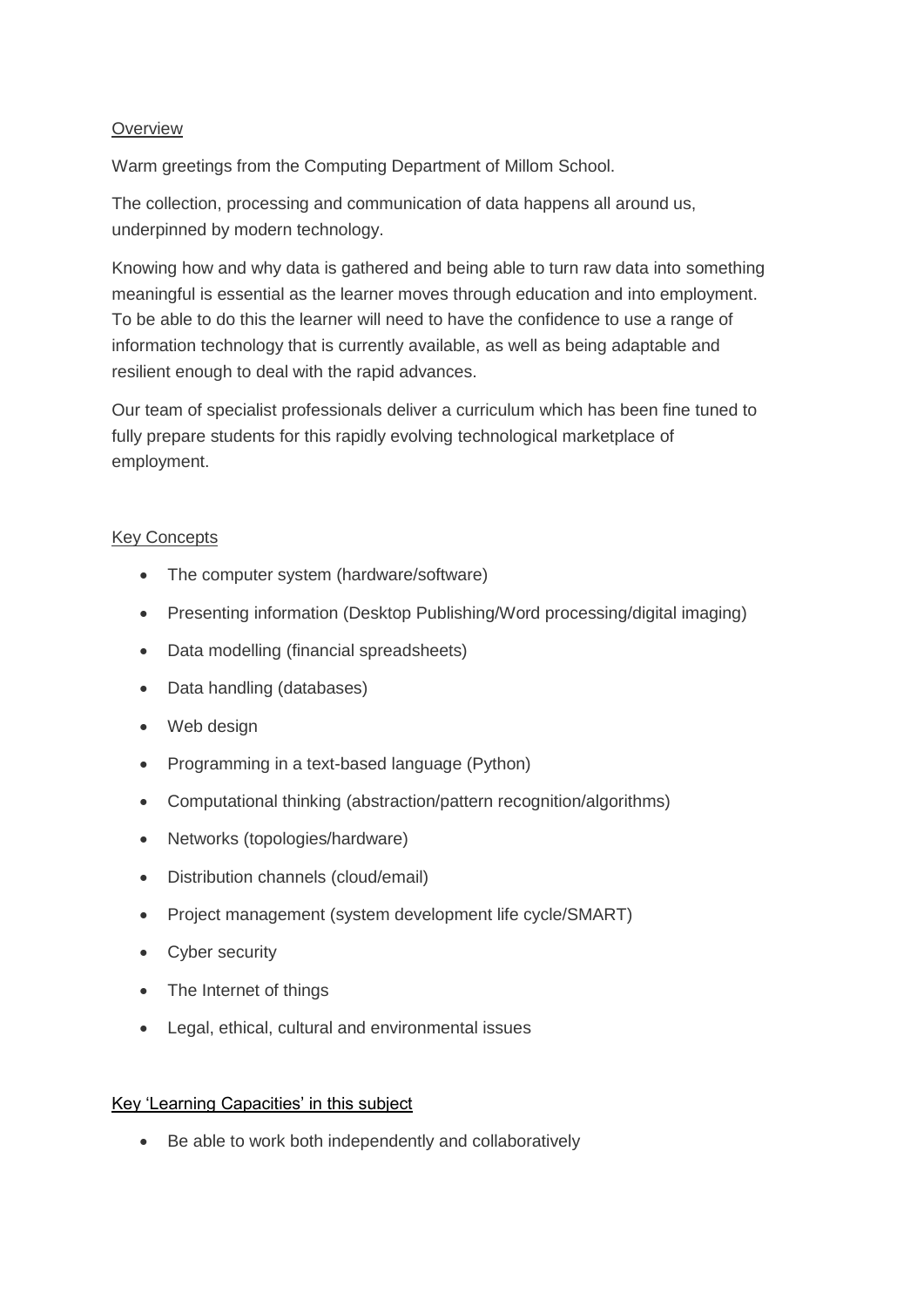- Confidence to investigate possible solutions; not be afraid to get things wrong and learn from their mistakes
- Resilience and perseverance: don't be reluctant to ask for help
- Foster a positive mind set
- Be able to tackle projects in a determined and systematic manner
- Able to communicate in a range of modes

## How will your child be learning?

- Teacher led instruction/demonstration
- Cloud based tuition/assessment/extension
- Whole class discussions
- Individual teacher/student discussion
- Scenario based extended projects

### How will learning be assessed?

- Assessment for learning based on a comprehensive skills grid
- Targeted questioning
- Exam style questions building up to formal full paper assessment
- Question-level analysis of formal assessment

#### Subject progression

In year 9, as part of their option choices, students choose between Level 2 Information Technologies or GCSE Computer Science.

Beyond that, we offer Level 3 Information Technology at our 6<sup>th</sup> Form.

#### Career pathways

Whilst our subject underpins almost all others, it can lead to specialist careers in fields such as:

• IT Infrastructure Technician